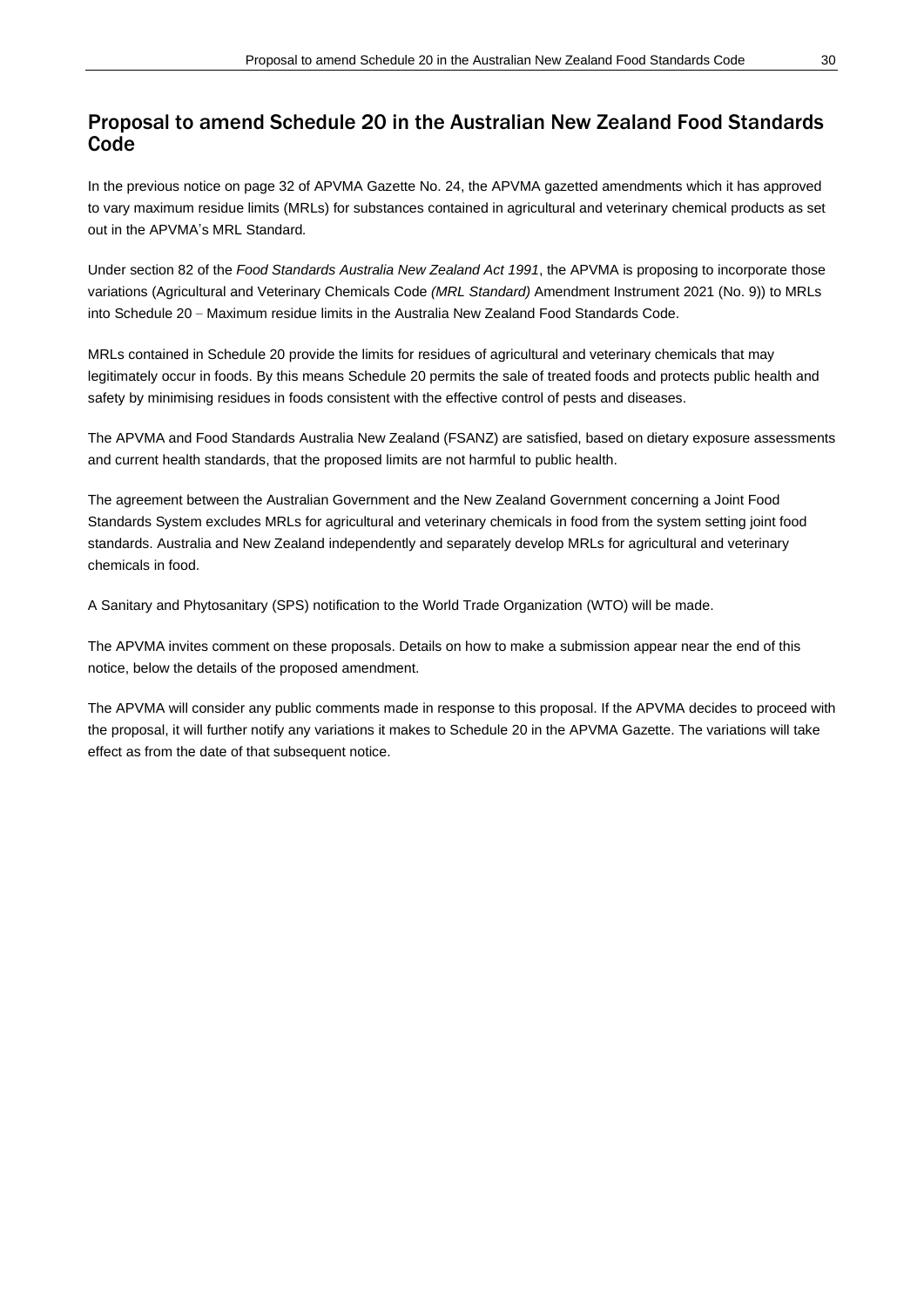# Proposed variation to Schedule 20 in the Australia New Zealand Food Standards Code

#### 30 November 2021

Note: Subsection 82(2) of the *Food Standards Australia New Zealand Act 1991* provides that variations to standards are legislative instruments, but are not subject to disallowance or sunsetting.

# To commence: on gazettal of variation

- **[1]** The table to section S20–3 in Schedule 20 is varied by
- [1.1] omitting the chemical residue definition for cyflumetofen and substituting the following

#### *Agvet chemical: Cyflumetofen*

*Permitted residue – commodities of plant origin: Cyflumetofen*

*Permitted residue – commodities of animal origin: Sum of cyflumetofen and 2 trifluoromethylbenzoic acid, expressed as cyflumetofen*

#### [1.2] inserting in alphabetical order

## *Agvet chemical: Florylpicoxamid*

*Permitted residue: commodities of plant origin: Sum of florylpicoxamid and (2S)-1,1-bis(4 fluorophenyl)propan-2-yl N-{[3-(hydroxy)-4 methoxypyridin-2-yl]carbonyl}-L-alaninate (X12485649), expressed as florylpicoxamid*

*Permitted residue: commodities of animal origin: (2S)-1,1-bis(4-fluorophenyl)propan-2-yl N-{[3- (hydroxy)-4-methoxypyridin-2-yl]carbonyl}-Lalaninate (X12485649), expressed as florylpicoxamid*

| Edible offal (mammalian)      | 0.02  |
|-------------------------------|-------|
| Eggs                          | *0.01 |
| Meat (mammalian) (in the fat) | 0.02  |
| Milks                         | *0.01 |
| Poultry meat (in the fat)     | *0.01 |
| Poultry, edible offal of      | *0.01 |
| Wheat                         | 0.02  |
| Wheat bran, unprocessed       | 0.07  |

#### [1.3] omitting from each of the following chemicals, the foods and associated MRLs

| <b>Agvet chemical: Aclonifen</b> |           |
|----------------------------------|-----------|
| Permitted residue: Aclonifen     |           |
| Meat (mammalian)                 | T*0.01    |
| <b>Milks</b>                     | $T^*0.01$ |
| Poultry meat                     | T*0.01    |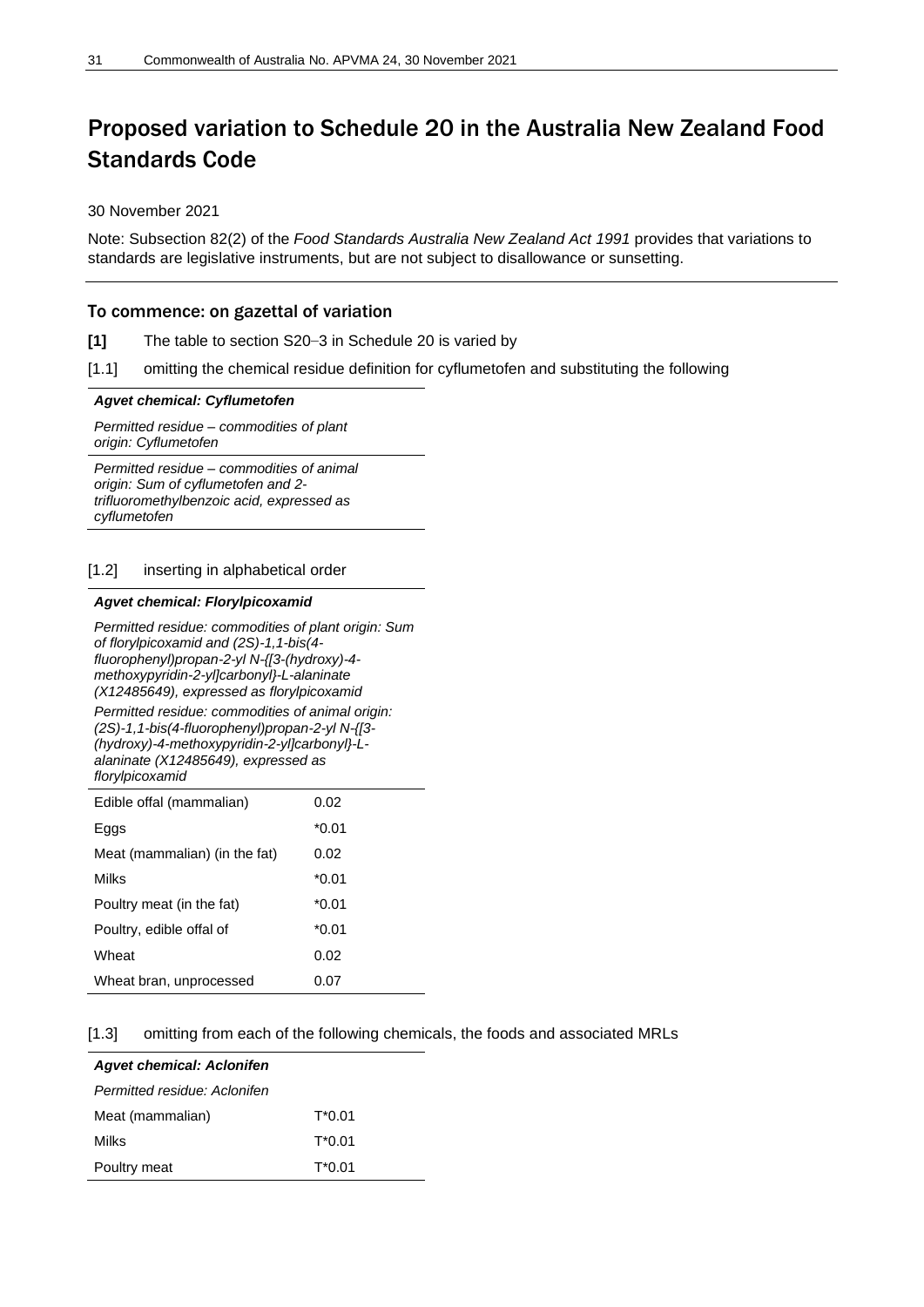#### *Agvet chemical: Cyflumetofen*

*Permitted residue* – *commodities of plant origin: Cyflumetofen*

*Permitted residue* – *commodities of animal origin: Sum of cyflumetofen and 2 trifluoromethylbenzoic acid, expressed as cyflumetofen* Grapes 0.6 Tomato 0.3

#### *Agvet chemical: Dithiocarbamates*

*Permitted residue: Total dithiocarbamates, determined as carbon disulphide evolved during acid digestion and expressed as milligrams of carbon disulphide per kilogram of food*

Fruiting vegetables, other than cucurbits [except roselle]

| <b>Agvet chemical: Propiconazole</b> |                  |
|--------------------------------------|------------------|
| Permitted residue: Propiconazole     |                  |
| Soya bean (dry)                      | T <sub>0.2</sub> |

3

[1.4] inserting for each of the following chemicals the foods and associated MRLs in alphabetical order

| <b>Agvet chemical: Aclonifen</b> |         |  |
|----------------------------------|---------|--|
| Permitted residue: Aclonifen     |         |  |
| Meat (mammalian) [in the fat]    | $*0.01$ |  |
| Milks [in the fat]               | $*0.01$ |  |
| Poultry meat [in the fat]        | $*0.01$ |  |

#### *Agvet chemical: Cyflumetofen*

*Permitted residue* – *commodities of plant origin: Cyflumetofen*

*Permitted residue* – *commodities of animal origin: Sum of cyflumetofen and 2 trifluoromethylbenzoic acid, expressed as cyflumetofen* Dried grapes (currants, raisins and sultanas) 3

| Edible offal (mammalian)                     | $*0.03$  |
|----------------------------------------------|----------|
| Fruiting vegetables, other than<br>cucurbits | 2        |
| Grapes (except dried)                        | 0.7      |
| Meat (mammalian)                             | $*0.03$  |
| Milks                                        | $*0.003$ |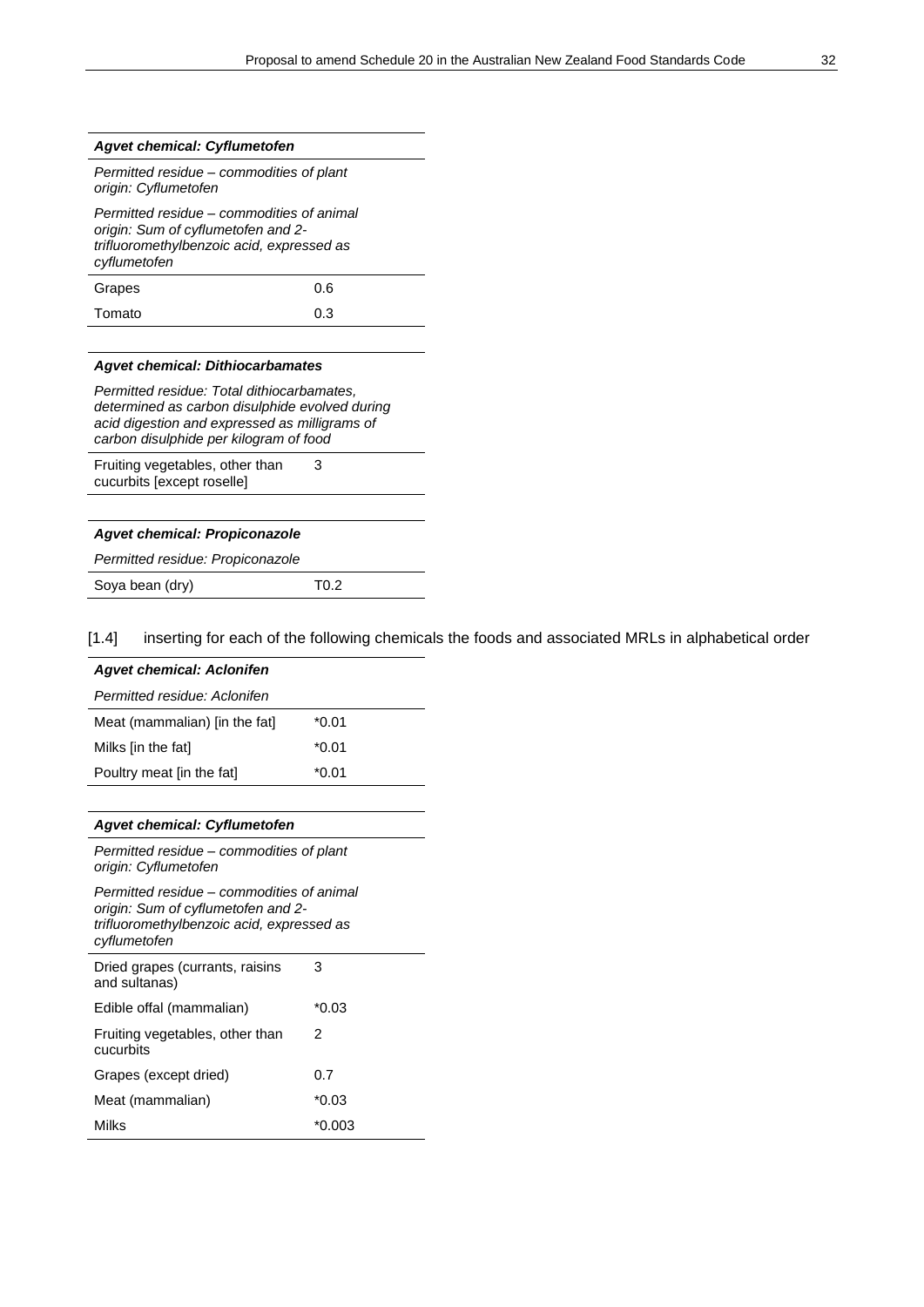| <b>Agvet chemical: Cyprodinil</b>                                                                                                                                                       |         |
|-----------------------------------------------------------------------------------------------------------------------------------------------------------------------------------------|---------|
| Permitted residue: Cyprodinil                                                                                                                                                           |         |
| Peppers, chili (except dried)                                                                                                                                                           | T0.7    |
|                                                                                                                                                                                         |         |
| <b>Agvet chemical: Dithiocarbamates</b>                                                                                                                                                 |         |
| Permitted residue: Total dithiocarbamates,<br>determined as carbon disulphide evolved during<br>acid digestion and expressed as milligrams of<br>carbon disulphide per kilogram of food |         |
| Fruiting vegetables, other than<br>cucurbits [except roselle; tomato]                                                                                                                   | З       |
| Tomato                                                                                                                                                                                  | T5      |
|                                                                                                                                                                                         |         |
| <b>Agvet chemical: Fludioxonil</b>                                                                                                                                                      |         |
| Permitted residue – commodities of animal<br>origin: Sum of fludioxonil and oxidisable metabolites,<br>expressed as fludioxonil                                                         |         |
| Permitted residue – commodities of plant<br>origin: Fludioxonil                                                                                                                         |         |
| Peppers, chili (except dried)                                                                                                                                                           | Т2      |
|                                                                                                                                                                                         |         |
| <b>Agvet chemical: Imazapic</b>                                                                                                                                                         |         |
| Permitted residue: Sum of imazapic and its<br>hydroxymethyl derivative                                                                                                                  |         |
| Oats                                                                                                                                                                                    | *0.02   |
|                                                                                                                                                                                         |         |
| <b>Agvet chemical: Imazapyr</b>                                                                                                                                                         |         |
| Permitted residue: Imazapyr                                                                                                                                                             | $*0.01$ |
| Oats                                                                                                                                                                                    |         |
| <b>Agvet chemical: Propiconazole</b>                                                                                                                                                    |         |
| Permitted residue: Propiconazole                                                                                                                                                        |         |
| <b>Pulses</b>                                                                                                                                                                           | T0.3    |
|                                                                                                                                                                                         |         |
| <b>Agvet chemical: Spirotetramat</b>                                                                                                                                                    |         |
| Permitted residue: Sum of spirotetramat, and cis-3-<br>(2,5-dimethylphenyl)-4-hydroxy-8-methoxy-1-<br>azaspiro[4.5]dec-3-en-2-one, expressed as<br>spirotetramat                        |         |
| Peanut                                                                                                                                                                                  | *0.02   |

[1.5] omitting for each of the following chemicals, the maximum residue limit for the food and substituting

*Agvet chemical: Aclonifen*

*Permitted residue: Aclonifen*

Barley **\*0.01**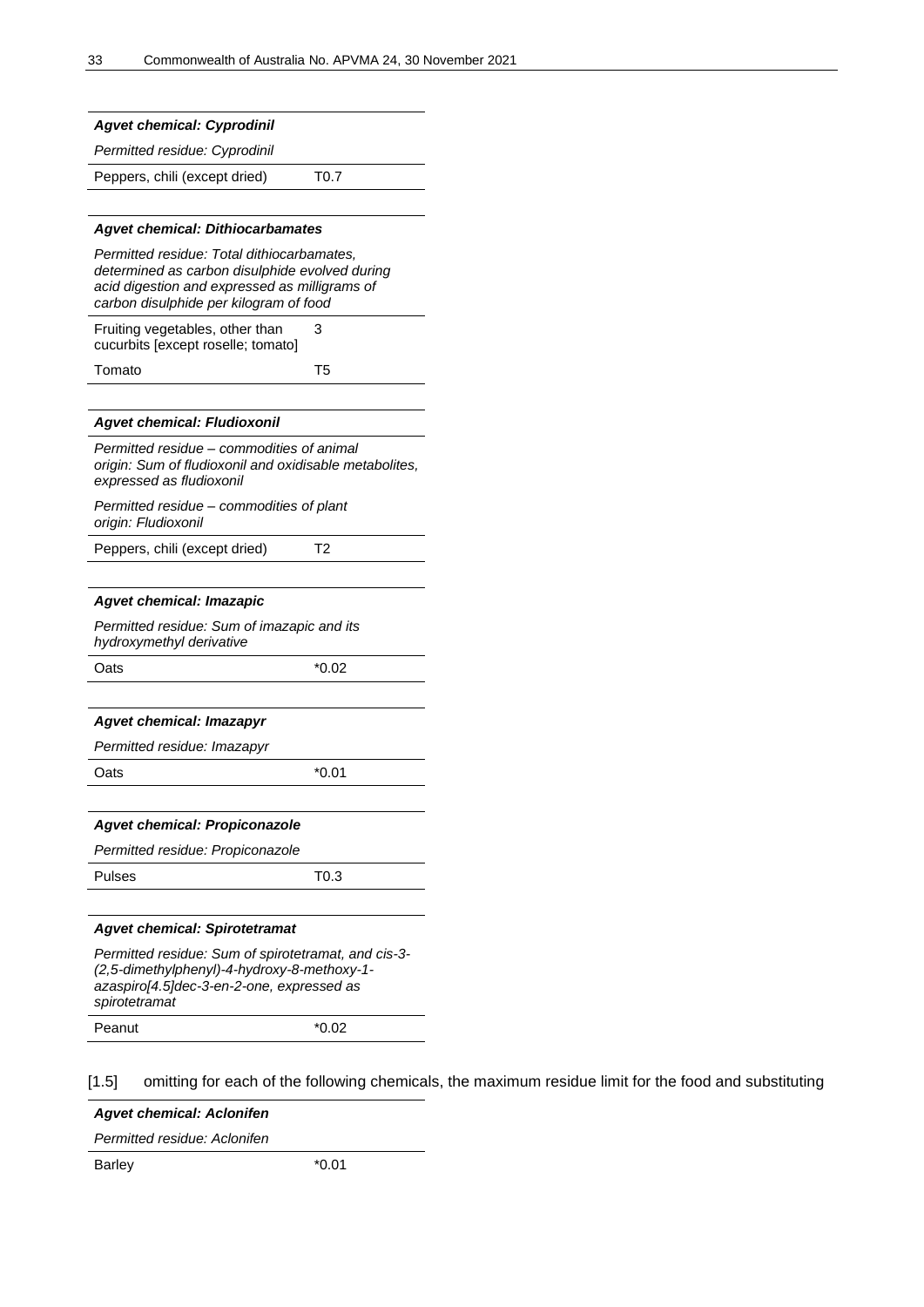| <b>Agvet chemical: Aclonifen</b> |         |  |
|----------------------------------|---------|--|
| Edible offal (mammalian)         | *0.01   |  |
| Eggs                             | *0.01   |  |
| Poultry, edible offal of         | $*0.01$ |  |
| Wheat                            | *0.01   |  |

## *Agvet chemical: Cyflumetofen*

*Permitted residue* – *commodities of plant origin: Cyflumetofen*

| Permitted residue – commodities of animal<br>origin: Sum of cyflumetofen and 2-<br>trifluoromethylbenzoic acid, expressed as<br>cyflumetofen |     |
|----------------------------------------------------------------------------------------------------------------------------------------------|-----|
| Pome fruits                                                                                                                                  | 0.5 |
| Strawberry                                                                                                                                   | 0 8 |

# *Agvet chemical: Glyphosate*

*Permitted residue: Sum of glyphosate, N-acetylglyphosate and aminomethylphosphonic acid (AMPA) metabolite, expressed as glyphosate*

| Linseed | T10 |
|---------|-----|
|---------|-----|